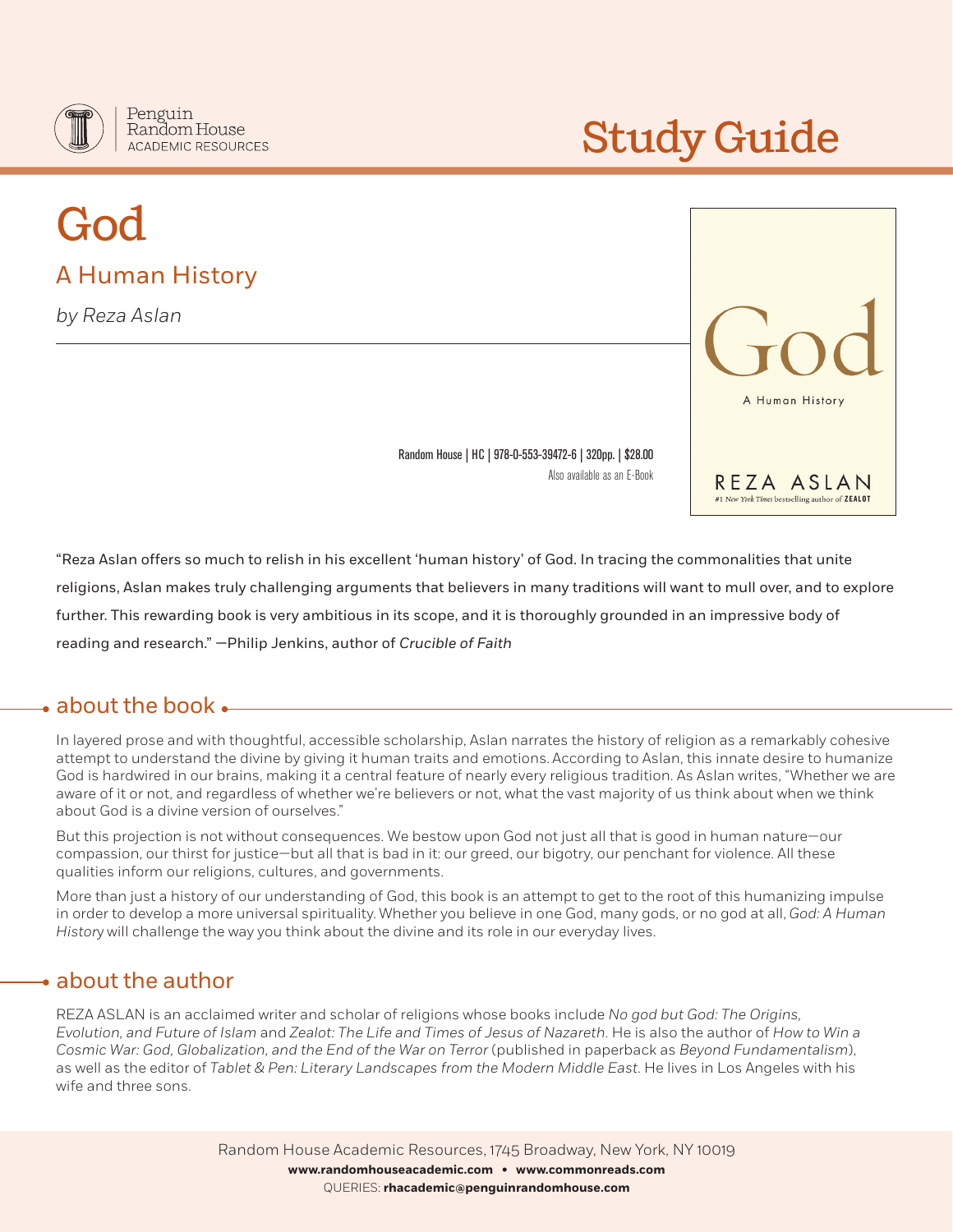# $\rightarrow$  chapter summaries

#### introduction: in our image

Research shows that children, regardless of whether they come from religious family backgrounds, conceive of God in terms of a human being with superhuman capacities. Their tendency to imagine "up" from human to divine and to imagine God as a super-human figure echoes German philosopher Ludwig Feuerbach, who suggested that humans' tendencies to anthropomorphize God stems from an innate desire to see God and God's divine characteristics in terms of humans and human characteristics.

In other words, the human brain inherently conceives of the divine in human terms. Human spirituality, from the earliest days to contemporary times, can be understood as a series of efforts to understand the divine—whether conceived of as one God or many gods—by putting divine attributes, motivations, and even physical aspects into human terms.

Humans' ongoing efforts to humanize God and the divine are not an indication that God does not exist; they are better understood as pointing toward one consistent, common metaphor for understanding the divine: the "humanized God." Even Islam, which explicitly rejects ascribing human properties to God, is full of anthropomorphizing elements; humanizing God appears to be a universal impulse.

Efforts to humanize the divine encompass ascribing to God all the best elements of human nature—generosity, love, compassion—as well as all the worst—jealousy, vengeance, violence. These efforts in turn work to add a divine aspect to those attributes—legitimating them, in some cases, and the human behaviors that they engender. Religious conflicts can be understood as the consequence of humans first ascribing human attributes to God and then taking divine legitimacy from the desire to act on human jealousy, desire for vengeance, or capacity for violence.

Can humans resist the impulse to humanize God and develop a more pantheistic understanding of the divine—one in which God is commensurate with the natural world, rather than with humans alone? Could this reconceptualization support a more peaceful and less human-centric form of spirituality?

#### I. the embodied soul

#### Adam and Eve in Eden

Adam and Eve might most effectively be imagined as paradigmatic representatives of homo sapiens, who began migrating from Africa around 100,000 BCE. Both hunters, they make their tools and trade their skilled creations for carved objects and pendants.

They bury their dead, a labor-intensive process made more "costly" by their efforts to lay out the body and to include valuable objects in the grave. They commemorate the dead person with rituals—fires, offerings, stone markers, visitations. These practices are taken as signs that Adam and Eve, the earliest *homo sapiens*, recognize themselves as embodied souls—with an understanding of the soul as a distinct, separate element of the person that persists after the human body perishes.

Adam and Eve understand the soul as a spirit and see the world as permeated by spirits. Spirits inhabit and animate every element of creation, from birds to rocks. They consider themselves to be connected to creation and see the natural world—including themselves—as part of one organic whole. This unifying viewpoint is characteristic of *animism*, likely the earliest human expression of what we later call religion.

The records left by the earliest humans are filled with indications of their spiritual beliefsespecially the painted caves that stretch from Southeast Asia to Western Europe, of which the Volp caves in the French Pyrenees are one of the most important examples. The caves must be understood in the context of animist religious practices: they are sacred spaces, not dwelling places.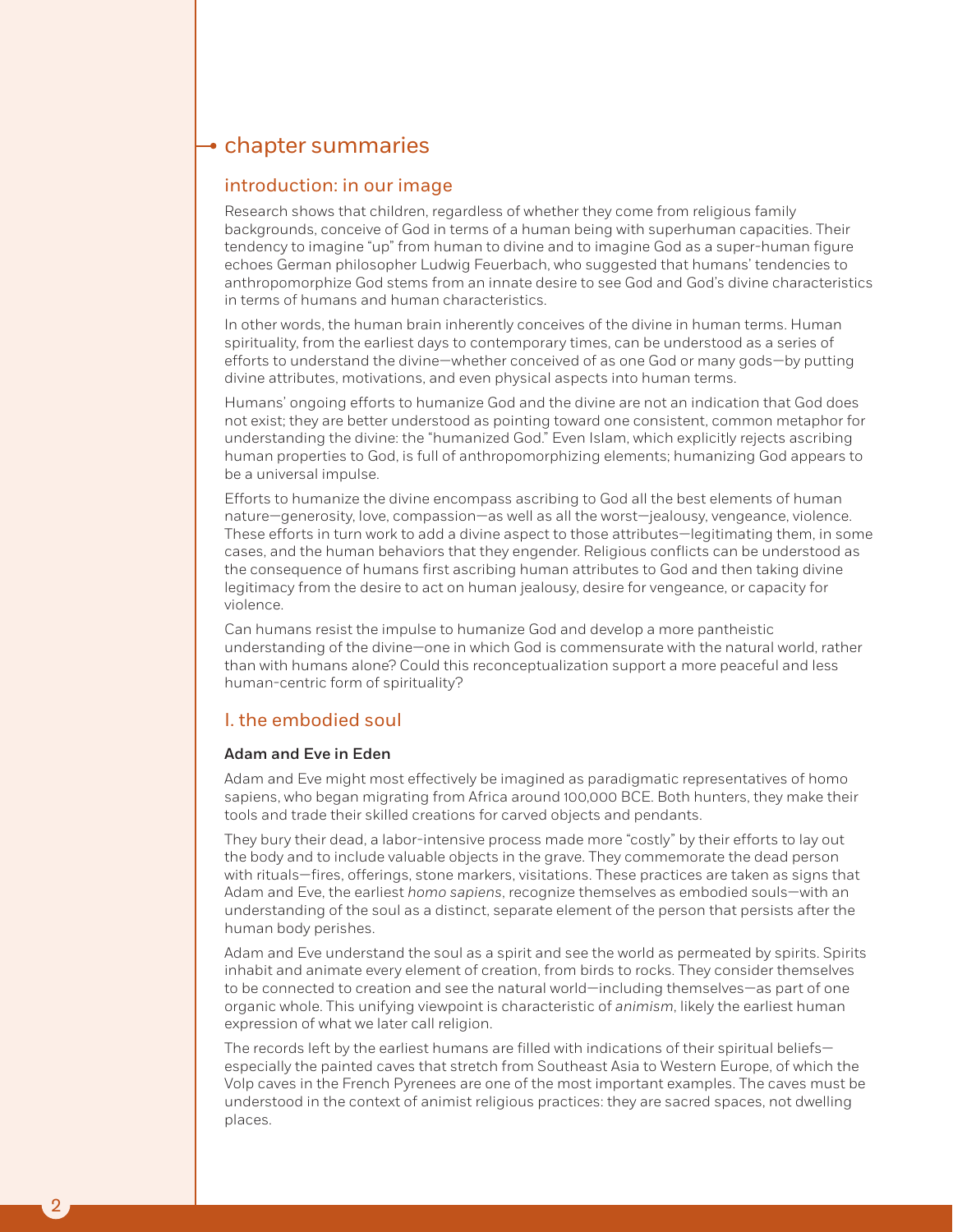The images found within these caves remind us that early humans saw the world as divided into thirds: an ordinary world of earth, a subterranean world of the underground, and an upper realm of spirits and divinity, accessible only with the help of a shaman or other mediating power. The cave paintings suggest not random decorations, but a carefully laid out pathway, for physical and spiritual purposes, with images serving as symbolic guides to the humans who moved through these cave spaces for spiritual purposes. The cave paintings do not represent the existing world or middle-tier earth; they served to help point humans toward the upper, spiritual tier. It might not be too much a stretch to think of them as a physical, visual iteration of scripture.

At the end of the Volp caves, in what has been dubbed "the Sanctuary," is the caves' most significant image. It is a human-animal combination: with the lower half of a human man, but with the upper torso of a hybrid animal: an owl's eyes, stag deer's antlers, as well as a horselike tail. It is painted and engraved in the cave walls and appears to have had been drawn and redrawn over the years. The French archeologist, Henri Breuil, who re-discovered the caves in the modern era, assumed that the figure represented a shaman and christened it "The Sorcerer." However, this is a misunderstanding: like the many other human-animal hybrids that appear on cave walls across Europe and Asia, this figure was not meant to represent an actual human dressed up with animal parts. Like the other paintings, its role is symbolic: the figure is one of the first images that humans created to represent God.

#### The Lord of Beasts

The human-animal hybrid image found in so many cave paintings around the world represents one of the earliest and most universal human understandings of the divine: God as Lord of the Beasts, who rules over animals and the forests. Later conceptions of God, including Ahura Mazda, Shiva, and even Yahweh in the Hebrew Bible, all include references to the powers held by the Lord of the Beasts.

The figure of the Lord of the Beasts also represents the evolutionary human understanding of the divine, from the animism of prehistoric humans to a much more complex set of beliefs centered around one or a small number of gods. It also points to the deeply rooted nature of the religious impulse in humans, reaching as far back as the Middle Paleolithic Period (41,000– 200,000 years ago), and with some material evidence to suggest religious practices among Neanderthals as well. Some archeological evidence suggests ritualized grave practices for *homo erectus* that date back nearly 500,000 years. (More complex religious ritual practice seems to have developed in the Upper Paleolithic, 10,000–40,000 years ago.) These finds suggest that the religious impulse dates back to the moment that humans became human—or before.

What the evidence suggests is that religious belief should be considered a defining, foundational part of our experience as humans. We are *homo religiosus* as well as *sapiens*, characterized by our sense of ourselves as embodied souls and our sense of the world as having some divine transcendence. From a scientific perspective, this could mean that religious belief is an evolutionary asset, or an adaptive advantage.

In the nineteenth century, several European anthropologists attempted to identify the adaptive advantage that religious belief provided, using a Darwinian model. Many came to the conclusion that religion helped humans by providing answers to questions that otherwise appeared unanswerable and by instilling a sense of order and meaning on an unpredictable world. Yet comfort or a sense of meaning is not itself an evolutionary asset. Further, there is no human emotion unique to religion, suggesting that religious belief does more than provide humans with a sense of meaning. Other scholars, like Emile Durkheim, suggested that religion's role was social: it bound communities together through ritual acts, which helped communities survive. However, religious feelings and beliefs have historically been as divisive as they have been unifying; religion works by excluding as well as including. Finally, psychologists like Sigmund Freud and Carl Jung suggested that the human soul was better understood as the individual psyche and reduced the religious impulse to violence, trauma management, or wish fulfillment. But religion afflicts as much as it comforts; the idea that religion promotes morality is quite recent in human history.

In short, it is likely that religion is not an evolutionary asset in and of itself. Cognitive science increasingly suggests that it is the outcome of an earlier adaptive advantage.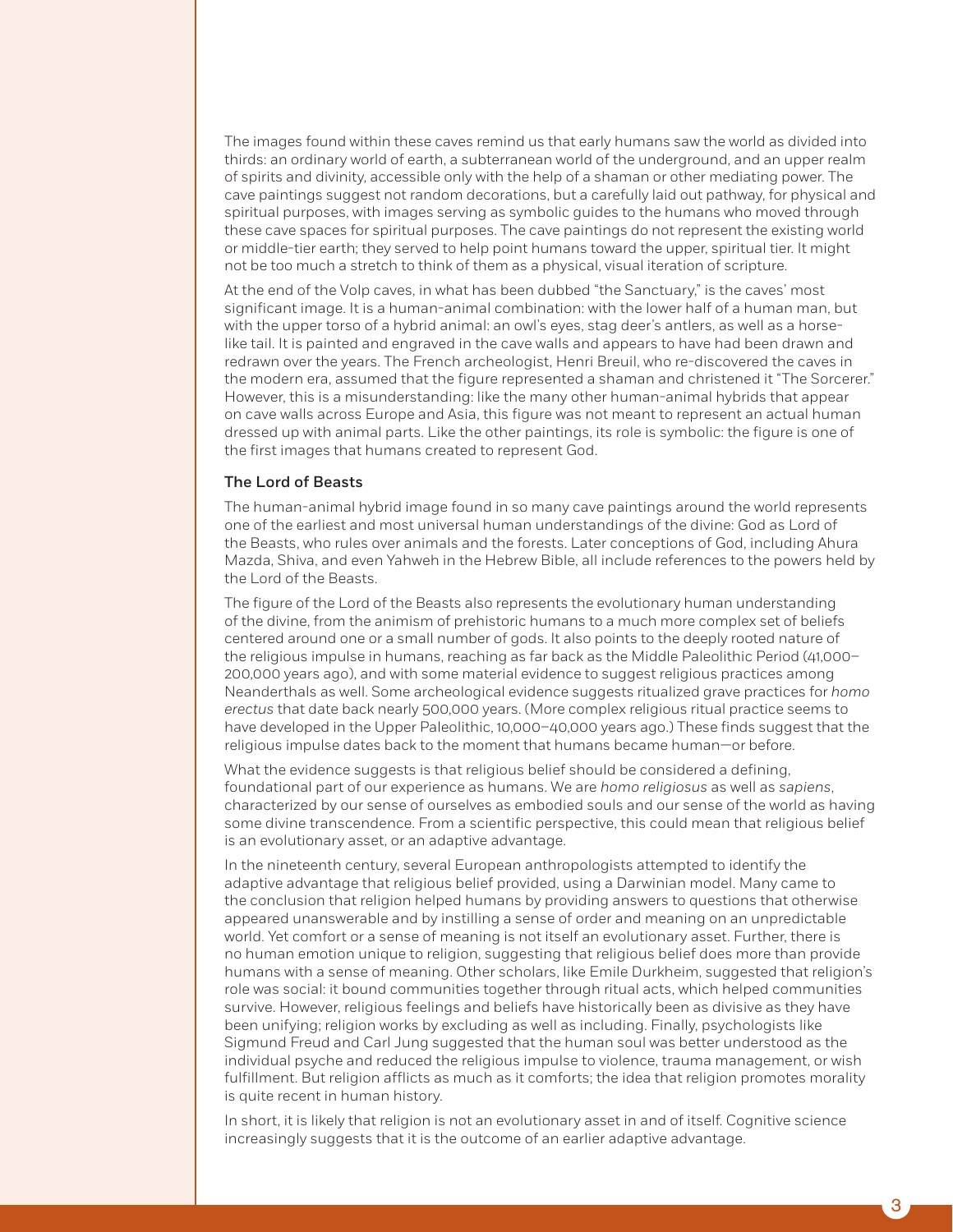#### The Face in the Tree

Cognitive science suggests that a biological process termed the Hypersensitive Agency Detection Device (HADD) has played an important role in promoting religion as a foundational human activity. HADD pushes humans to interpret unexplained events as the product of human agency, and thus as having a human cause—or, at least, an animate one. This impulse is what encourages caution at an unfamiliar sound in the night, or a shadow in a parking lot. But it also suggests the basis for humans' belief in God or the divine.

The cognitive science of religion argues that the religious impulse is neurological in origin. This is true of every impulse and does not deny the legitimacy of religious belief—it simply explains the process—but it suggests that the origins of the religious impulse lie within the human brain.

Cognitive science also argues for the importance of the cognitive process known as Theory of Mind, an executive brain function that encourages humans to understand other humans—and non-humans—in terms that relate their actions, thoughts, motivations, and impulses back to the self. Hence humans assume that others will act, think, and believe the way they do—and, also, assume that dolls, animals, statues, or anything that looks sufficiently "like me" to them, will as well. HADD and Theory of Mind connected historically and today, scientists theorize, to produce the belief among early and contemporary humans that just as they had souls, so must other beingsincluding trees, rocks, and animals.

Presumably, HADD and Theory of Mind produced many individual iterations of this process, with individual humans seeing spirits in particular objects. Those that gained traction and took hold among communities, however, all seem to have been perceived as useful: a tree that speaks and can tell the future, for example; or a human-animal hybrid that could control the hunt. The most successful iteration of this, throughout human history, is that of the god-man: a human who is elevated above others in terms of knowledge or abilities, but who is also still recognizably human.

Cognitive science thus provides compelling arguments for the emergence and adoption of particular human concepts of divinity. It has yet to explain successfully how or why the earliest humans believed that they had souls. What this suggests is that the origin of the religious impulse in humans is our belief that we are embodied souls: that we are more than our physical bodies, and that our souls persist after our bodies perish. It is this foundational impulse that laid the groundwork for all human efforts to conceive and understand the divine.

#### II. the humanized god

#### Spears into Plows

4

The Biblical story of the Garden of Eden is generally understood today as a myth—a symbolic story that helps explain to believers why the world is the way it is. Like the many flood narratives found across the ancient Near East, the Garden story falls within a category called "folk memory"—a universal myth that developed from a society's collective memory. In the case of the Garden, it addresses questions of why humans struggle to produce their own food, why women suffer in childbirth, and why humans do not have divine beings as daily companions. In doing so, it invokes the memory of a time when human life was relatively easy. Historically, this time correlates with the period in human history before settled agriculture—when most humans were hunter-gatherers.

Near Urfa, considered the closest historical example to the Biblical Garden of Eden, the oldest religious temple sits at Gobekli Tepe. An elaborate complex, the temple features complex carvings of animals mixed with geometric designs and abstract symbols that are presumed to communicate through an as-yet untranslated symbolic language. This complex was created between 14,000 and 12,000 years ago, by hunter-gatherers living in the Stone Age—and appears to have drawn worshippers from afar, bringing different tribal affiliations and different gods. What brought them together was the unifying concept of the humanized god, represented by the multiple carved, t-shaped pillars at the center of the temple complex. Given the cognitive processes of HADD and Theory of Mind, it is unsurprising that these early humans conceived of the divine in humanized form.

One consequence of humans' tendency to humanize the divine is that we also project our characteristics upon them. If we experience jealousy, our gods will likely do the same. If we value altruism, we will likely see the same attribute in our gods. We build temples to shelter our gods because we as humans need shelter, and so on. We will construct religious rituals and practices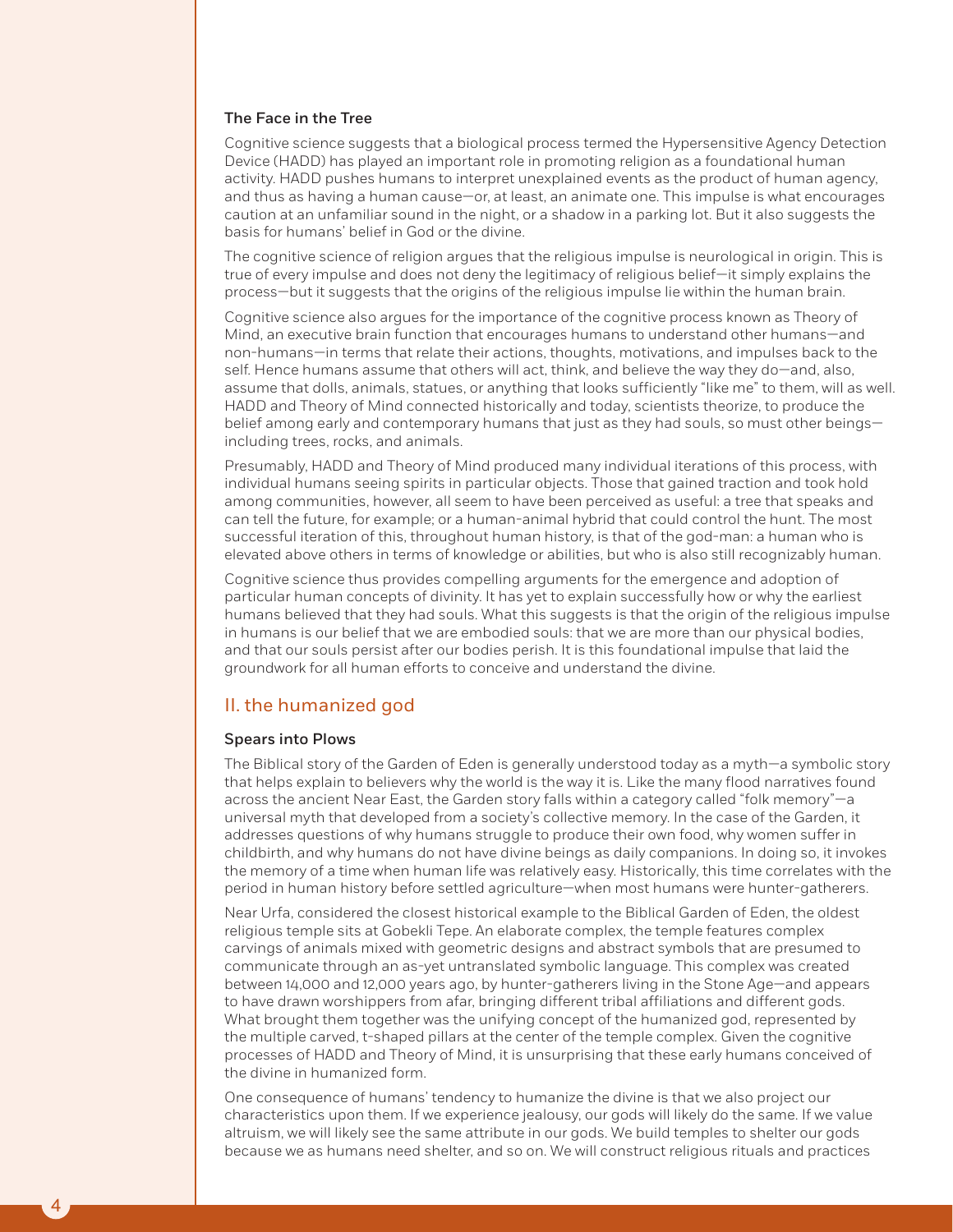to honor them—and it is this that pushed Upper Paleolithic humans to invent agriculture and to abandon the nomadic hunter-gatherer life for the settled one.

Humans were foragers—hunters and gatherers—for almost 2.5 million years, or almost all of human history. They conceived of gods as gods of the hunt. Yet around 12,000 to 10,000 years ago, humans as a species shifted from hunting to farming, from scavenging for found food to growing and producing it. Farming changed humans from masters of space to masters of time, and from focusing on gods in the sky to gods in the earth (which itself seems to have involved a shift in gender, as sky deities were generally male while the earth was conceived of as female). The myths associated with them also changed—stories about fecundity and fertility, stories about consuming the body of a god through eating the produce that grew from his broken body.

The introduction of agriculture brought about far-reaching changes: it encouraged permanent settlement, fostering the rise of cities. It promoted the efficient division of labor, enabling social stratification and the accumulation of wealth. Yet the switch was not necessarily positive: agriculture was far more costly in terms of time and human labor than hunting. It seems to have caused a sharp decline in human consumption of vitamins, minerals, and protein, while leaving humans far more vulnerable to disease and early death. Given the evolutionary disadvantages, why did humans leave the relative ease of hunting and gathering for the difficult drudgery of farming?

The material evidence from Gobekli Tepe and other sites suggests that previous assumptions about the relationship between agriculture and human settlement were inverted. Humans did not settle and found cities because they had shifted to farming; they formed permanent settlements and only turned from hunting to farming over a longer period of time. It seems plausible that this process was connected to the rise of organized religion. The human effort required to build and maintain temples, and to carry out elaborate ritual practices, pushed settled hunter-gatherers to cut the time needed for food foraging, whether by penning hunt animals into a smaller space to make it easier to obtain meat, or cultivating whatever plants grew wild nearby to supplement their daily meals. Farming and animal domestication thus emerged ad hoc as a response to the daily needs of settled life.

However, the shift from these ad hoc efforts to a full commitment to agriculture suggests more than convenience—it suggests a "revolution of symbols," as French scholar Jacques Cauvin explains. Humans' belief in humanized gods in turn seems to have elevated human ideas of their own position within creation: no longer simply one element among others, but increasingly understanding themselves as the center and pinnacle of creation. Hence mastering nature, transforming nature, became characteristic of a newly-conceived relationship between humans and the rest of the natural world.

#### Lofty Persons

Flood narratives are some of the oldest and most universal stories in human history—and seem to date to ancient Sumer, the first great human civilization, located in the Fertile Crescent. The Sumerians founded what is regarded as the world's first major city, Uruk, around 4500 BCE. They followed this with a series of critical inventions: the wheel, the sailboat, and human writing. They were thus the first Neolithic civilization to write about their religion, among other subjects, and writing—narrating—seems to have had its own particular impact on how the gods were envisaged. *Ilu*, the Sumerian word for "god," meant "lofty person," and gods were conceived as human in form, dress, emotion, and behavior. Just as *ilu* became *Elohim* in Hebrew and *ilah*, then *Allah*, in Arabic, so did the Sumerian understanding of gods as super-humans influence the communities that used those words.

Mesopotamia's Sumerians envisioned a pantheon of gods, each with his or her story and specialties. The richness of the Sumerian divine community is a reminder of the complexity and sophistication of polytheism, and a testimony to how the religious impulse had evolved in the 7,000 years since Gobeli Tepe. It seems also to have coexisted with the practice of venerating one's ancestors—especially in hopes that they might intercede on behalf of their living relatives—which may also have provided the original incarnation of some Mesopotamian deities.

Several Mesopotamian gods were considered incarnations of the forces they influenced—hence Shamash was understood as both the god of the sun and the sun itself. The major gods were also considered linked to a particular city-state, with temples that were considered their home or shelter on earth; the linkage afforded an early instantiation of the powerful connection often drawn in later eras between polities and gods, or polities and sects. Many gods were represented by idols,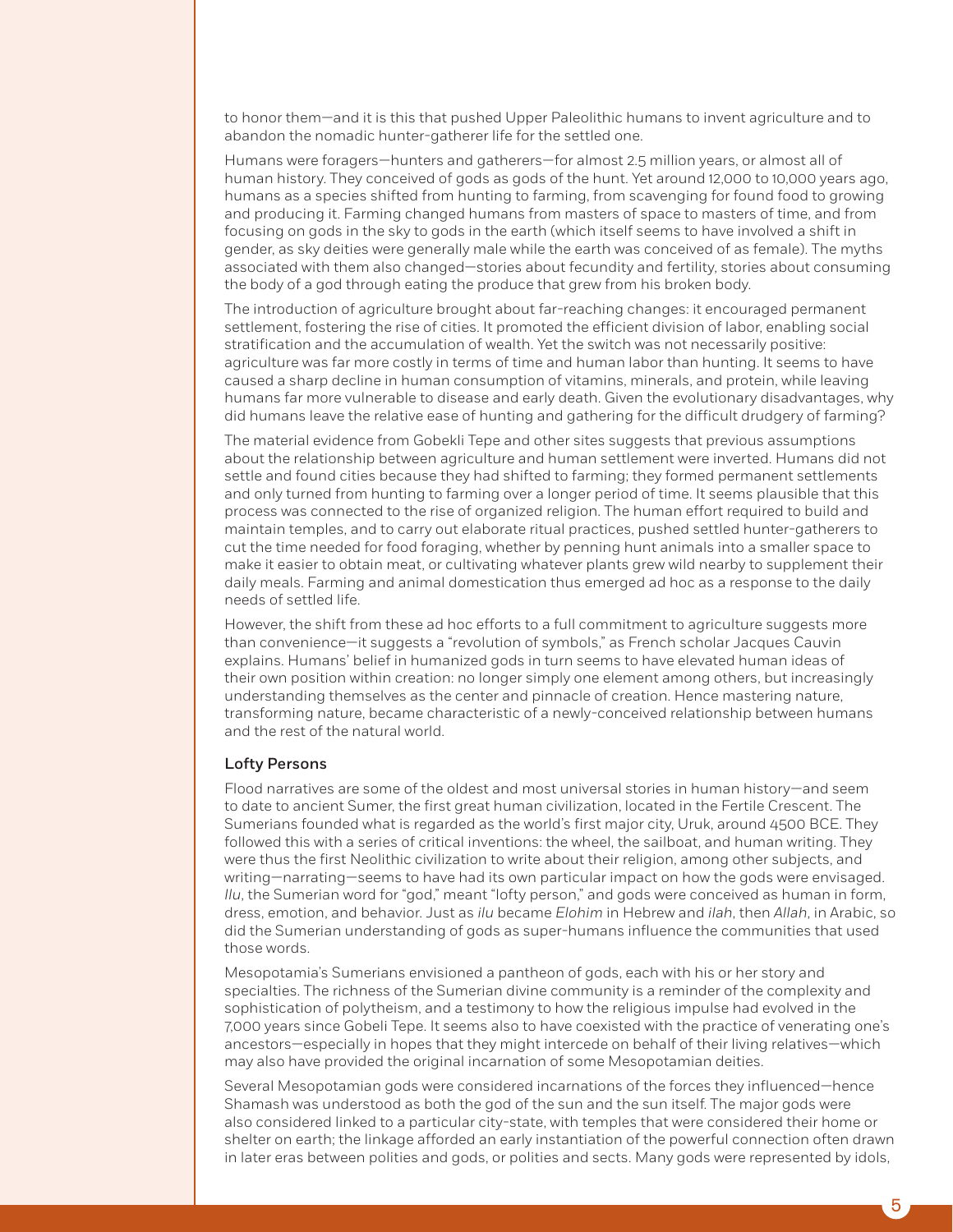the continuation of a Paleolithic development. But while the idol was understood to effectively and accurately represent the god, it was not considered the sole instantiation of that god. Idols channeled the divine, but did not exhaust it.

In ancient Egypt, gods were consistently represented as part human, part animal, a practice distinct from that of the Sumerians. The animal pointed to some of the god's function or power; but the gods were described in human terms—as having human characteristics and attributes, not animal ones. Indo-European gods were described in terms of nature—sky god, fire god, etc.—but also depicted with human characteristics and with very human behaviors. The humanization of even the most abstract gods—what would the sky look or act like, after all?—seems to have worked in tandem with public ritual and other religious practices to render gods comprehensible to human beings—as epitomized by the Greek gods.

In ancient Greece, the gods began as the personification of natural forces as well but evolved into divine iterations of human characteristics: love, war, wisdom, and so on. Their relationship to one another evolved into that of an extended family, and for this they were criticized. Could gods truly be gods when their behavior was so clearly on the same level as that of non-divine humans? Some Greek thinkers, like Xenophanes, argued that religion must embrace the idea of non-human gods—and not gods, but one god. One, singular, non-human god would remind humans of the gap between human and divine, and of the unity of the natural world. The monad, the Pythagorean ideal, would be echoed by the religious conception of one, dehumanized god; but while compelling in its theoretical purity, this concept found very few adherents.

#### The High God

One of the most intriguing experiments in monotheism—the positive affirmation that there is only one god, and the negative rejection of any other—came under Pharaoh Akhenaten (born Amenhotep), of Egypt's New Kingdom. Taking office in the mid-1300s BCE, he ruled a polytheistic kingdom in which one incarnation of the sun, known as Re, had successfully merged with a citystate deity, Amun, to become the dominant king-god Amun-Re. But Akhenaten preferred an older incarnation of the sun god, Aten—the Sun Disc—which seems to have been personalized into what in later eras would be described as a theophanic conversion experience.

While many pharaohs preferred one god over others, Akhenaten insisted on worshipping Aten and no other. He changed his name to honor Aten, moved the dynasty capital to a newly-built city dedicated to Aten and, within a few years, declared worship of any other god illegal. While his repressive efforts limited public worship of other gods during his lifetime, upon his death, Aten's temples were demolished, monotheism was declared a heresy, and Akhenaten's tomb and legacy were attacked. This first human attempt to instill monotheism in a society was an utter failure.

Around 1100 BCE, the world witnessed a second effort at monotheism, via the teachings of the Iranian prophet Zarathustra. Generally assumed to be a member of the Iranian priestly class, Zarathustra abandoned his post in early adulthood and began wandering on a quest to discover a deeper knowledge of the gods. He was struck by a light and the presence of an unknown god who identified himself as the one and only god—not first among many, but the sole divinity. Zarathustra called him Ahura Mazda, "wise Lord," but noted that the god had no name. Zarathustra was charged with transmitting a revelation from this god, which he then wrote down as the foundation of the Zoroastrian scripture. As the first human to fulfill this cycle of divine revelation, human scribing, and human transmission, Zarathustra served as the world's first prophet.

As with Akhenaten's efforts, Zarathustra's efforts to spread the word of this new god met with utter failure. It became a success only several centuries later, when the Achaemenid Empire adopted it—with major changes—as its court religion. The six evocations of the unnamed god in the world became six divine beings, the "Holy Immortals," and the two emanations of good and not-good or evil that Zarathustra explained as inhering in Ahura Mazda became two battling deities. As pure monotheism, Zoroastrianism failed to gain an audience. As dualism, it succeeded.

Monotheism dominates the religious expressions of the contemporary world but is a historical anomaly: belief in one, sole, singular deity has been the conception of any human community for only 3,000 years, and a minority view for much of this time. While monolatry—the worship of one god without rejecting others' worship of other gods—has been relatively common, monotheistic experiments routinely failed. It failed because monotheism does not accord well with humans' impulse to humanize the divine. How would one god be born? What characteristics would one god have, when its experiences were so alien to human experiences? How could one god encompass all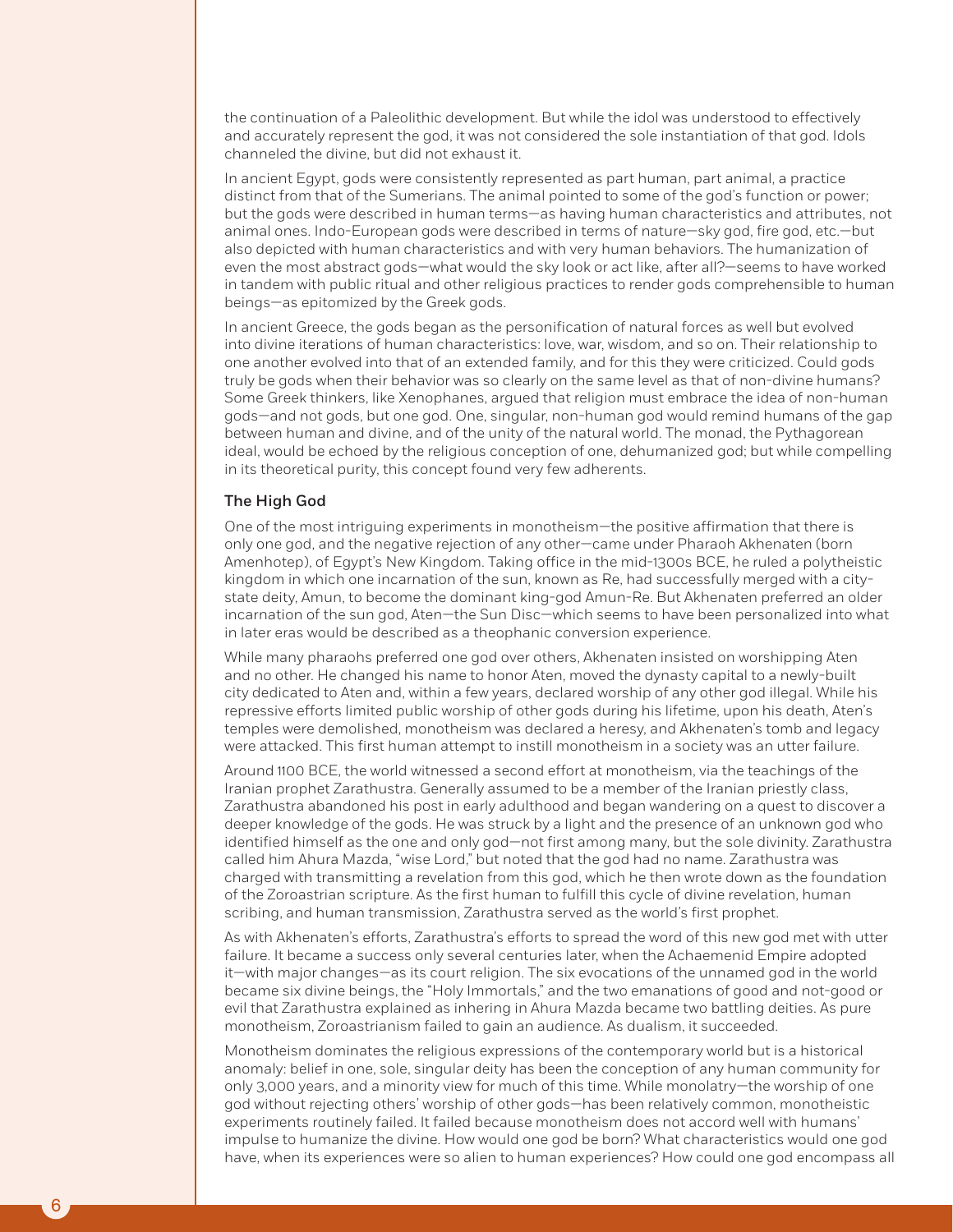the various needs of human life for which humans prayed or supplicated to various gods?

With monotheism came the innate connection of the one sole God with the powers of judgment and of the enforcement of morality, as well as the consequent notion that the world of the dead would be a sorting-out space, rather than a continuation of life on earth. Zarathustra's description of Ahura Mazda as the locus of human morality and the determiner of whether humans would end in heaven or hell was revolutionary.

Humans seemed eminently capable of endorsing the idea of one high god—much like a king or other overlord on earth—who governed the other gods. Henotheism, the worship of one god without denying the existence or worship of other gods, appears to have become the dominant form of religious conceptualization across ancient civilizations because it accorded well with human expectations of a hierarchical society. Each civilization appears to have understood its divine pantheon in light of its own political order—politicomorphism, or the divinization of earthly politics. As politics on earth changed, people in each civilization over time began to understand their gods differently, moving from a more democratic to more hierarchical order. But distributing various divine attributes among more and less powerful gods, and even piling on additional attributes to the high god, does not lead to monotheism.

If super-charging a high god with human attributes does not lead to monotheism, what about the Greek approach: dehumanizing god? A god stripped of all human qualities, emotions, motivations, and actions seems to be devoid of appeal to most humans. How can humans connect with such an alien divinity? Only in a crisis might a community be willing to put its faith in one, singular god, with no human relatability.

#### III. what is god?

#### God Is One

Somewhat like the association of particular gods with ancient city-states, tribes in the Ancient Near East maintained covenants with one particular god—a contractual relationship in which the tribe worshipped the god and the god in turn protected the tribe. Battles and wars were thus understood less as tribes fighting one another than gods competing to determine which was more powerful. The Babylonian destruction of the Temple of Jerusalem in 586 BCE, then, could understandably have been interpreted by Israelites as the destruction of Yahweh as their god. Instead, a small group proposed a new way of conceiving of divinity.

The Hebrew Bible depicts the ancient Israelites as worshipping two different deities: Yahweh, who appeared to Moses, and El, a Canaanite deity worshipped by Abraham and other patriarchs. The first five books of the Bible, known as the Pentateuch, are a composite, with each book assembled from different sources (hence, for example, the contradictory elements within the flood narrative in Genesis). The Yahwist material is textually older, but the Elohist tradition focuses on an older deity—and one historically much better known. El was the High God of the Canaanites and the original god of the Israelites; the "el" of Israel refers to El.

While the Israelites' self-narrative distinguishes them from polytheistic Canaanites, some scholars believe that the Israelites were originally a Canaanite clan that broke away from the larger community, maintaining some elements of Canaanite culture while developing a distinct identity. As with the Canaanites, the early Israelites likely practiced monolatry, worshipping El as a high god without rejecting the existence of other gods. Even the Biblical condemnation of Israelite worship of other gods testifies to the non-exclusivist stance of at least some Israelites.

For the Israelites, the adoption of monotheism came only after the merging of El, the Canaanite god of Abraham, and Yahweh, the Midian god of Moses. In part, these seem to have reflected regional differences, with Yahweh worship located in the southern part of Canaan and El worship centered in the north. After the kingdom of Israel was established around 1050 BCE, the merging process continued, with the names of Yahweh and El often joined together. As Israelites' conceptions of their gods evolved to reflect their new political reality—a monarchy—Yahweh-El took on the role of high god or divine king, ruling over heaven and other gods. The Ark of the Covenant, representing Moses' covenant with Yahweh, was placed in the newly built temple, and a national cult developed around Yahweh.

While Yahweh's status continued to rise, this did not translate to monotheism. The Israelites and, in particular, their kings worshipped Yahweh but seem to have little concern over what other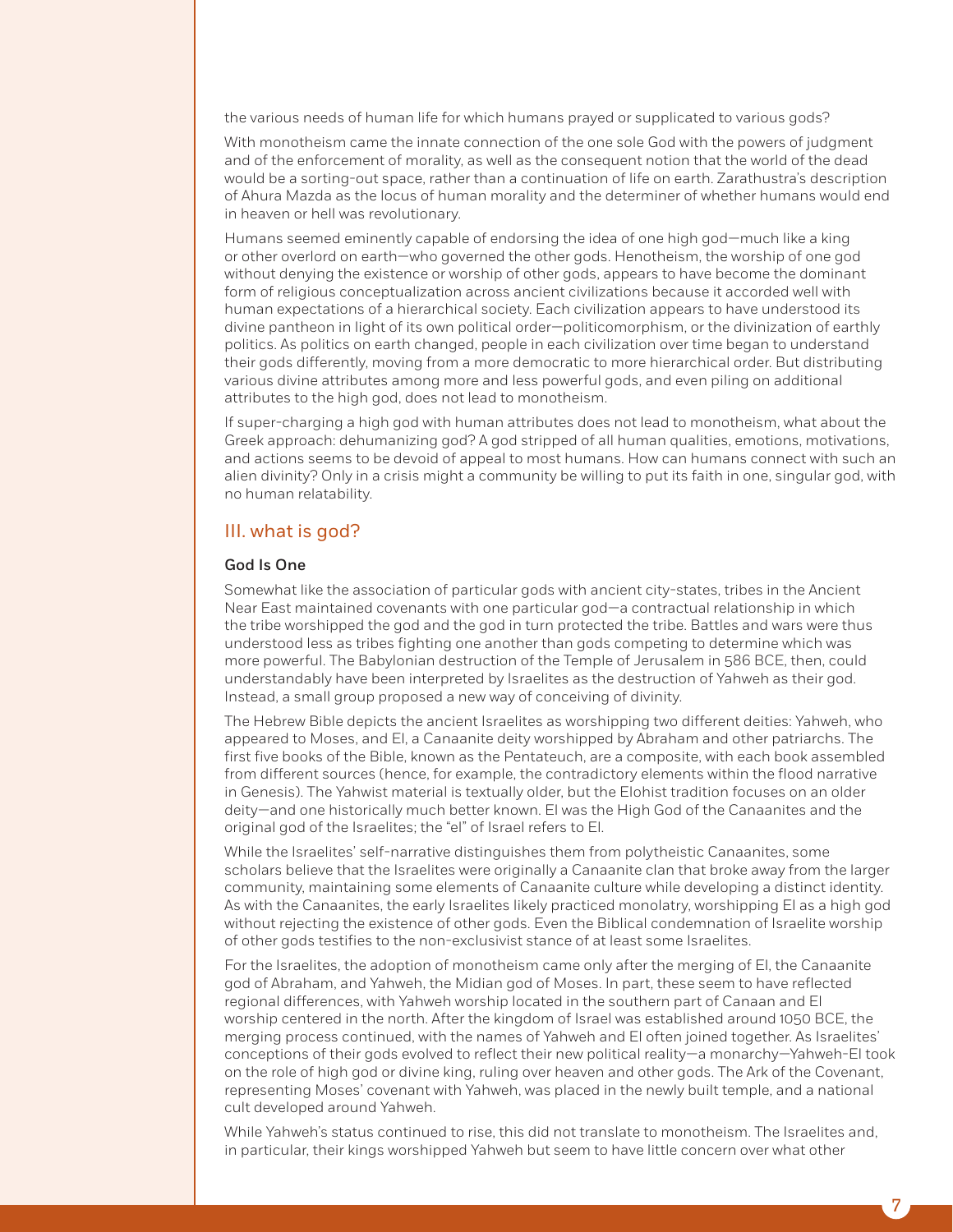peoples worshipped. They considered Yahweh the superior god, not the sole god. But when Nebuchadnezzar's forces overthrew Jerusalem, suggesting that Marduk was the stronger god, the Israelites had a choice. Some transferred their loyalty to Marduk. Others followed what became the first expressions of pure monotheism in the Hebrew Bible: the claim that Yahweh was the sole god. Monotheism for the Israelites emerged from the political and spiritual crisis of identity wrought by military defeat, in a world in which defeat was generally seen as the defeat of one's god. Judaism in its monotheistic form emerged as the testimony of faith after political defeat.

Judaism's monotheism also resolved the problem that made Xenophanes' monotheism so unappealing. The God of Judaism was both singular and personal, dehumanized but creating humans in God's own image; both radically different from humans in God's immortality but like them in terms of emotions and motivations. This was a game-changing development in the history of human religious expression.

#### God Is Three

The Christian addition to the Bible, known as the New Testament, begins with four Gospels, testimonies about the life, death, and resurrection of Jesus of Nazareth. Three of them—Matthew, Mark, and Luke—are considered to derive from similar source materials. The fourth, John, tells a very different story, with different elements and a different timeline, and contains the first clear statement that Jesus is to be considered the human incarnation of God. The word he uses is *Logos*, a Greek philosophical term describing the primal, divine force of creation, and his argument is that this force took the form of a human man.

In some ways, this articulation of the status of Jesus fit within older Greco-Roman conceptions including the fairly standard practice of deifying defunct or living emperors and the older Greek notion of the demigod. This practice could also be seen in the ancient practices of divinizing human mediators—priests, prophets, mystics, and other redeemers. Judaism stood out among religions in the Ancient Near East for its lack of deified humans.

The humanization of the divine could be understood as the obverse of the practice of divinizing humans. Yet the deification of Jesus was something different: Jesus was described as the one and only human manifestation of the one and only God, rather than one god-man among many. This was a controversial idea, even among Christians, and canonical church positions—of which there are multiple—developed only over time and with much debate.

For several centuries, Christians remained divided regarding whether Jesus was part of God or a second God and, if the latter, what the two gods' relationship was. Marcion considered Jesus and Yahweh opposed: the latter a cruel creator god, full of pettiness and vengeance; and Jesus the Logos, loving and merciful. Unable to see the two as connected, he conceived of them as enemies—a position that also supported the early Christian movement in its efforts to distinguish itself from Judaism. Marcion's views found no supporters in Rome, but his followers formed a large Christian sect that continued until the 400s CE.

Why would the early Roman church have worked to preserve the idea of monotheism? Emergent Christianity was already distinct in many respects from Judaism, so what value did Jewish monotheism have? Looking through the lens of politicomorphism, it appears that one key reason was that reaffirming the Jewish concept of one, sole, singular God supported the emergent Roman structure of a church united by governance under one bishop—the Pope.

In 312 CE, Constantine had his famous dream, which he believed promised him the imperial crown in exchange for adopting Christianity. As emperor, he legalized Christianity and seems to have considered monotheism as its key tenet. It must have been surprising to him to learn of the many debates within the church, on the nature of Jesus as well as on what Jesus' relationship was to God. Constantine seems to have had little interest in debate and much in unity. He convened the Council of Nicea in 325 CE, which established the compromise position that Jesus and God the Father shared one substance.

Based on the writings of Tertullian, the Nicean compromise position described God as a substance with three distinct but commensurate manifestations: God the Father, God the Son (Jesus), and the Holy Ghost. Thus, the doctrine of the trinity was born. This position raised further questions: were the three manifestations equal? Did one precede the others? Augustine's work provided what became the definitive Church position: the three forms are part of God's eternal being, co-equal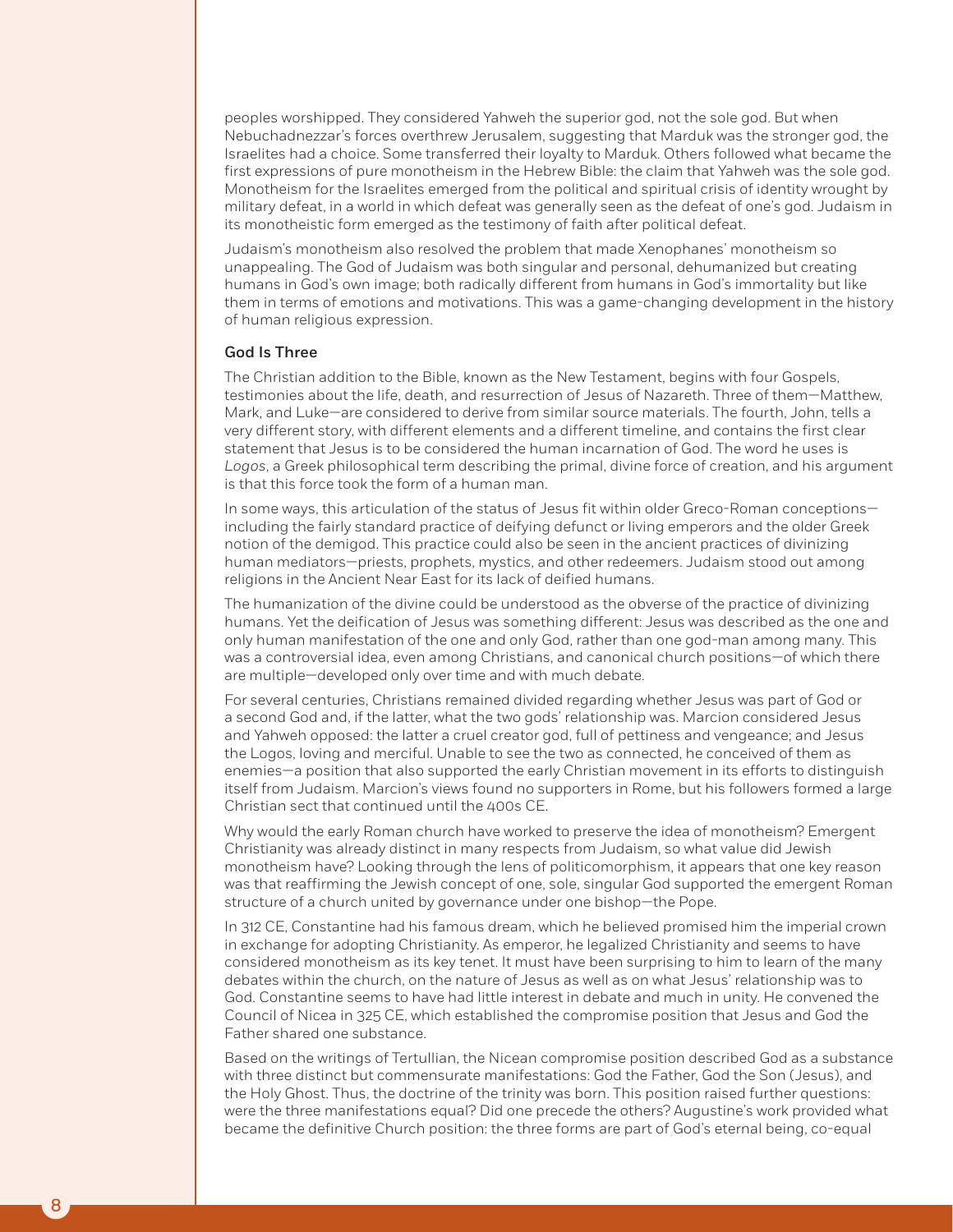with one another, and the believer's task is to embrace and accept this divine mystery. The Council of Chalcedon in 451 CE confirmed these positions and added what became the Roman Catholic position on the nature of Jesus Christ: that Jesus was both truly and completely divine and truly and completely human.

#### God Is All

By the early 600s, the two major powers in the Near East—the Roman Christian Byzantine Empire, and the Zoroastrian Sassanid Persian Empire—had been rivals and co-combatants for centuries. Their battles were inconclusive but incessant; each fought for political supremacy, bolstered by a distinct religious ideology. They were confronted in 630 CE by the message of a religious reformer based in the Arabian peninsula: Muhammad, known to his followers as God's final Messenger.

The rise of Islam and of Muslim-led military bands, who defeated the Byzantines and the Persians in the 640s, can be seen as the contestation of an insistent monotheism—God as one, based on the Judaic model—against Roman Christian trinitarianism and Zoroastrian dualism. It was understood by its adherents not as a new religion but as the religion of Abraham and Adam—and thus the call to Islam was seen as a call to return to the worship of one God, against the seductions of polytheism, whether understood as multiple gods, a triune God, or two gods.

Muhammad, son of Abdallah and grandson of Abd al-Muttalib, was born in the late 500s CE in the town of Mecca. He lost both parents at a young age and was raised by his uncle; recognized as a capable and trustworthy man, a wealthy widow some years his senior proposed marriage. Yet despite his secure social and financial position, Muhammad remained concerned about the social inequities and injustice that characterized Meccan society, which had grown wealthy as pilgrims came to worship at the Kaaba, the black building that, Islamic tradition holds, held idols of over 300 gods. He frequently retreated to the hills outside Mecca to meditate and reflect; as Muslim tradition has it, it was on one of those retreats that the Angel Gabriel appeared to him and instructed him to "recite"—to repeat the words of God that Gabriel transmitted.

Allah, meaning simply "the god" in Arabic, was a term for the divine that already circulated in Meccan society. Arabs believed that Allah had created the heavens and the earth and thus functioned as a kind of high god, who—like Zeus—had children and companions in the pantheon of Arab gods. Arab gods were much like Greek gods, with human desires, behaviors, and actions, and associated with particular powers or characteristics. However, Arabs were also familiar with Judaism and Christianity; representations of Abraham, Jesus, and Mary were included among the idols worshipped by pilgrims to the Kaaba.

Hence, Muhammad's declaration that Allah was the one and only God would not have been entirely revolutionary, nor necessarily offensive to Mecca's inhabitants. Allah was described in terms familiar to the Arabs: as creator, lord, and master of fate—which fit with Islam's message. However, Muhammad's message was one of exclusive monotheism: Meccans were called not only to recognize God as one, but to reject every other god. This was an attack on the henotheistic worldview as well as Mecca's economy, which was based in part on pilgrim trade.

Muhammad's message also shifted Meccans' understanding of God by directly connecting Allah to Yahweh, identifying them as one and the same God. It was the same God, whether known as Allah or Yahweh, who made the covenant with Abraham, appeared to Moses, sent the Angel Gabriel to Mary, and so on. The scriptural history of the Jews, and of the Christians through the death of Jesus, was thus refigured as part of Meccans' spiritual heritage as well. Presumably, Muhammad as well as most Meccans were well aware of Judaism—and likely also of eastern forms of Christianity. Hence the Qur'anic assertion, repeated over and over, that God is one and indivisible, neither begotten nor begetting. And hence also the Qur'anic style of narrating Biblical stories: rather than retell the story of Moses in narrative form, for example, it references the highlights of the story—expecting listeners to remember the rest.

Monotheism in Islam echoed the Judaic form, but became more emphatic: God was not just one in numerical terms, but also in essence: God's essential nature was oneness, as well as God's form. This was not only a critique of Christian trinitarianism and Arab polytheism, but a foundational statement about the relationship between God as Creator and all creation: God is radically other than God's creation, from an Islamic perspective, in nature and in form. Yet while Islam does not suggest that humans are created in God's image, the Qur'an and Islamic tradition are suffused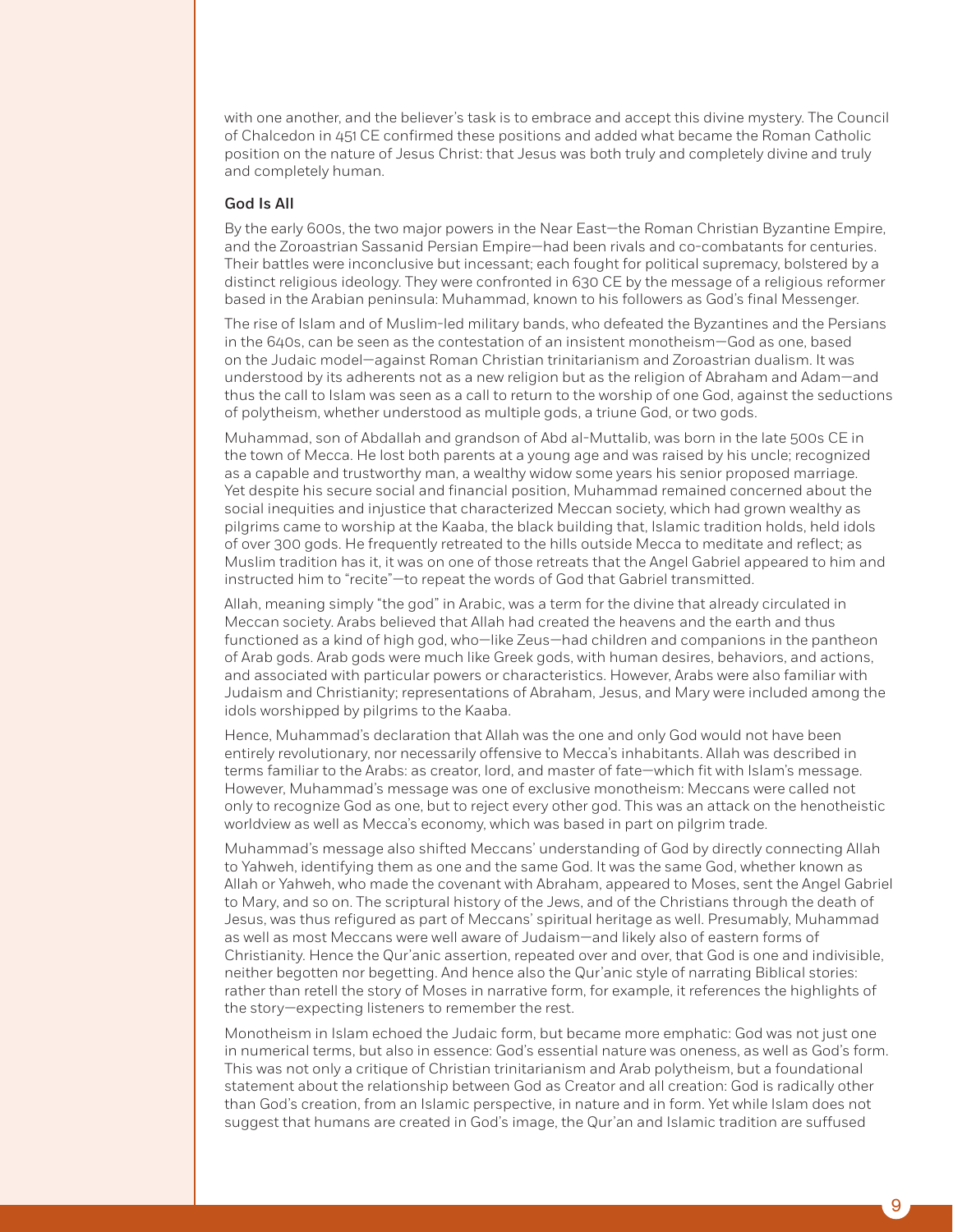with anthropomorphizing descriptions of God—physical attributes (the ability to sit on a throne), embodied elements (hands or a face), and emotions or motivations (mercy). While many Muslims have interpreted these references metaphorically, this runs against the grain of human inclination as well as of the fundamental principles of Islamic legal interpretation, which assume a meaning and a purpose to the words themselves, because they are the Word of God.

Islam presents a particular challenge to believers in this respect. If God is radically other than God's creation, and yet is described in the Qur'an as having physical and intellectual/emotional attributes, then those attributes must somehow be part of God. If God is indivisible and eternal, those attributes must be an essential part of God, and be eternally part of God. Thus, if creating is one of God's attributes, is God truly separate from what God creates? These philosophical questions run deep for some Muslims, while others have dismissed them as "babble," or theological pontificating. Yet the idea of God and creation as connected is what inspired many impulses toward Sufism, the spiritual or mystical approach to connecting with God through ritual practice as well as study to unlock what Sufis believe are secret truths that help believers to understand God.

Sufism is an internally diverse, multi-faceted set of approaches. However, collectively, Sufis attempt to address some of the most universal questions about God: is God an animating principle joining together all living beings? Is God the deification of nature? An abstract, depersonalized force? A deified human? For some Sufis, the answer emerged from the Islamic concept of God's unity: If God was a unified being, God's creation must also be a unity. God must be both one and all—a concept known in Arabic as wahadat al-wujud, the Unity of Being. This concept, which is espoused by some Sufis, argues that Creator and creation share the same inseparable essence eternal and indivisible. God is the collective sum of all existence—the Creator and creation together.

#### conclusion: the one

The Jewish scriptures and Old Testament tell the story of the Garden of Eden, in which Adam and Eve are banished from Paradise after eating the fruit of the Tree of the Knowledge of Good and Evil. Their banishment has been understood as punishment for disobeying God, and more accurately for trying to obtain the knowledge that would allow them to become like God—or to become God. Humans today have lost the understanding of our early ancestors: that humans are the image of God in the world, in essence if not in form.

The Sufi concept of the unity of being, which erased any perceived difference between Creator and creation, is expressed today in the modern concept of *pantheism*, which means that God is all and everything, or that everything and all is God. In other words, there is no division or separation between God and the universe—they exist together, as God, because nothing can exist independently or outside of God. The world is God's essence, or self-expression. Pantheism can be found in varying forms and articulations in most religious traditions, from Hinduism to Christianity. It can also be found in strains of western philosophy and in science and its unifying conception of nature: energy and matter are inseparable, for example.

Today, many people conceive of God as a dehumanized, non-material divinity, with no humanizing characteristics. Forming a meaningful relationship with this concept of God is particularly challenging: our brains are designed to connect with a humanizing concept of God. Perhaps our focus should instead be on recognizing the relationship that already exists. The dehumanization of God goes hand in hand with the assumption of an essential difference and unbridgeable chasm separating God and humans. Recognizing that humans—creation—are the manifestation of God removes the chasm. Worshipping God thus involves less fear and trembling and more awe and wonder at the majesty of the universe—at God's self-expression.

Understanding the universe as God imbues all of creation with a divine aspect. Knowledge and understanding of God comes from knowledge and understanding of creation—including of ourselves. This process should start from, and be rooted in, a focus on the soul. Belief in the soul as separate from and persisting after the body is our first and most fundamental belief—known as substance dualism. Our belief in God derives from this belief—not the other way around. We are born believers; it is our choice whether and how we remain believers. There is nothing implausible about the existence of a spirit that animates the universe—each individual spark of creation as well as the world as a whole. Belief is a choice and a challenge for us all.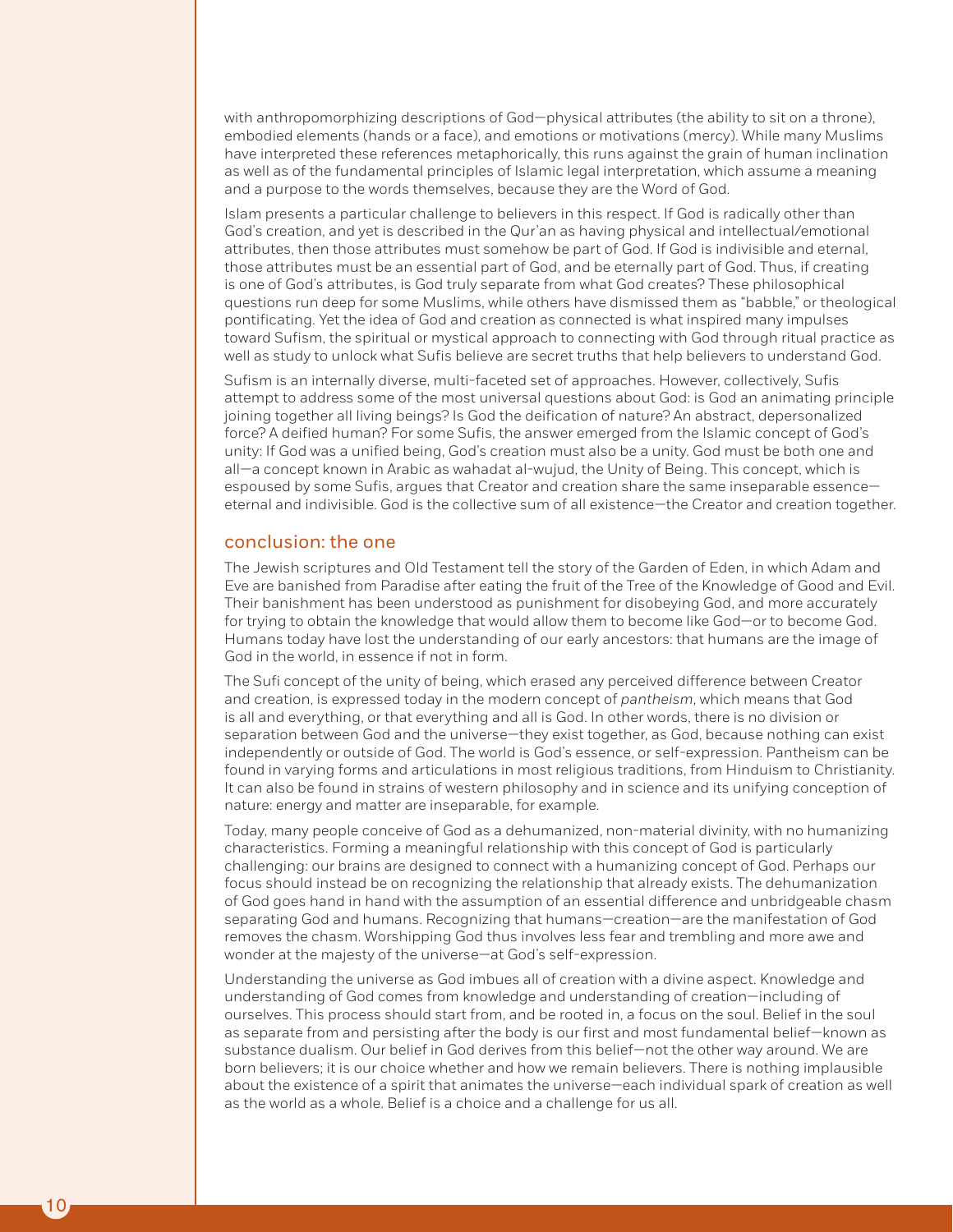# $\rightarrow$  suggested reading timeline

Advanced high school/undergraduate students: Introduction and "The Embodied Soul;" The Humanized God;" "What is God?;" and Conclusion

Advanced undergraduate/graduate students:

Introduction through "Lofty Persons"; "The High God" through Conclusion

## $\rightarrow$  pre-reading assignments

The Lord of Beasts, also known as the Master of Animals, appears to be humans' first attempt to understand and represent God. What information can you find about this figure, including: parts of the world/ancient societies in which this figure of divinity is found? Other religious conceptualizations of God (Hindu, Jewish, etc.) that also use this term as one description of divine powers? Contemporary efforts to recapture and celebrate this figure in religious, literary, or artistic terms?

Monotheism is a relatively recent human approach to understanding and worshipping God. What information can you find about the percentage of people today who identify as monotheists? What religions and religious communities follow a monotheistic approach to religion?

Pantheism is the belief that God and the universe are co-identified or that the universe and all creation are manifestations of God and the divine. Learn more about this concept via Stanford University's online Encyclopedia of Philosophy: plato.stanford.edu/entries/pantheism. How would you explain this concept to a friend? How does it support or conflict with some of the major religions followed today?

# $\rightarrow$  quided reading and discussion questions

- 1. Research on religious beliefs in children suggests that from an early age, humans see God in terms of human characteristics. What do you remember of your understanding of the divine as a child? What does it mean to say that the "humanized God" is the most common metaphorical approach by which humans have and continue to try to understand the divine?
- 2. The earliest humans likely engaged in religious activities and practices that reflect an animistic outlook. What does animism mean, in this context? How does animism point toward a recognition of humans' earliest religious belief: that our bodies and our souls are separate, and that our souls continue to exist even after the death of the body?
- 3. The figure of the Lord of Beasts, found in the Volp Caves and in varying forms elsewhere around the world, represents one of the earliest and most universal human understandings of the divine. What does this figure look like? How does it represent God—what are God's powers, in this iteration? How do God and humans relate to one another?
- 4. Religious belief can and should be considered a foundational aspect of our experience as humans. Yet despite scholars' efforts to identify it as an evolutionary advantage, no evidence exists for this. Explain some of the arguments used to explain why religion is a universal human phenomenon and why none of them adequately supports the argument that religion provides an adaptive asset.
- 5. The cognitive science of religion suggests that religion is the outgrowth of two related human adaptive assets: our Hyperactive Agency Detection Device and Theory of Mind. Explain how each of these human tendencies could have led in the days of early humans to identifying humanized, divine elements in natural phenomena.
- 6. The site of Gobekli Tepe offers a key example of humans' commitment to elaborate, complex religious commitments even prior to sedentarization and the rise of cultivated agriculture. What are the important features of Gobekli Tepe as a religious site? What insights does it suggest about early humans' religious practice and about their shifting understanding of their relationship to the rest of the universe: toward an idea of mastery and control?

11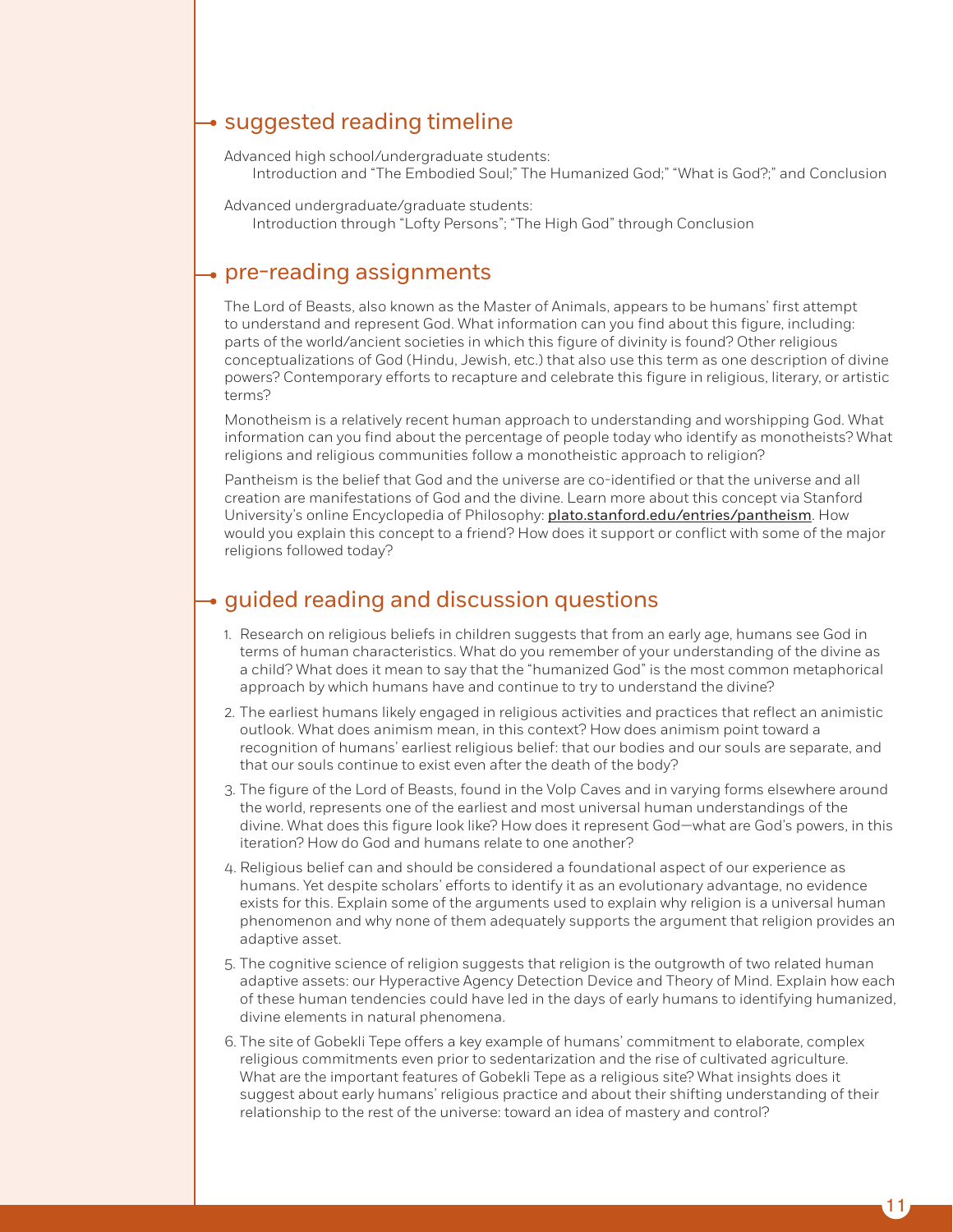- 7. The story of humans' shift from hunting and gathering to a sedentary lifestyle supported by cultivated agriculture and animal husbandry is being re-examined today by scholars. Read this short report, which explains French scholar Catherine Perles' argument that humans' belief in the divine pre-dates the agricultural revolution: news.harvard.edu/gazette/story/2007/04/ scholar-cave-paintings-show-religious-sophistication. How are human religious practices linked to this shift in the food, societal, and economic organization of early human societies?
- 8. The major civilizations of the ancient world—Sumer, Egypt, Greece, etc.—have similar characteristics in terms of religion: elaborate, complex pantheons of gods, each with particular attributes or powers, requiring particular sets of rituals; and each deeply humanized in terms of characteristics, behaviors, and motivations. Describe some of the shared elements of each civilizations' religions, as well as some of the major distinctions.
- 9. Akhenaten in ancient Egypt and Zarathustra in ancient Iran each promoted particular understandings of pure monotheism—the worship of one sole god and the rejection of others. What did each propose as the proper understanding of and relationship to God for humans? And why did each fail (or, in the case of Zarathustra, succeed in a highly modified form)?
- 10. Aslan argues that monotheism was historically much less appealing than monolatry or henotheism. Define each concept and explain why henotheism better fit the historical model of humanizing the divine, in multiple forms?
- 11. The history of early Judaism shows the merging of two gods—El or Elohim and Yahweh—into one, and shows the emergence of a commitment to strict monotheism arising from the crisis engendered by the Babylonian defeat of the Israelites. What made this effort at monotheistic belief successful when previous efforts in other societies failed?
- 12. Christianity has encompassed a variety of theological positions, which vary by sect and region. Historically, Christianity posed two radical changes to normative concepts of the divine: first, that God could become human, not as one of many divinized humans but as the one and only human manifestation of the divine. And second, by articulating what became the canonical position of most Christian sects: that Jesus was not a separate god, but a manifestation of one God, who encompasses three aspects in an equal, trinitarian relationship. How do each of these concepts challenge the human tendency to humanize God? How do they support it?
- 13. The Islamic conception of monotheism grounded itself in the Judaic concept, but intensified it: God is not only one, but the essence of oneness. God in Islam is—at least in principle profoundly other than humanity and all creation, and profoundly depersonalized. How have Muslims managed to conceive of God in humanizing terms—including Sufi approaches?
- 14. Pantheism proposes that God and the universe are not separate—they are deeply and intimately connected, because nothing that God creates can be separate or independent of God. How might a modern concept of pantheism be similar to animism? Different? What might it offer to humans today in providing a newly humanized relationship with the divine that does not insist on seeing the divine in humanity's image?

# $\rightarrow$  topics for further discussion

- 1. A growing number of Americans describe themselves as spiritual, but not religious (www. pewresearch.org/fact-tank/2017/09/06/more-americans-now-say-theyre-spiritual-but-notreligious). How do you think this trend connects with Aslan's argument that a depersonalized god is harder for people to connect with?
- 2. One contemporary reaction against modern forms of organized religion has been to return to an imagined version of earlier forms—as with neo-paganism. Read about the central beliefs of neo-paganism (www.beliefnet.com/faiths/2001/06/what-neo-pagans-believe.aspx). How does it build on Neolithic religious practices? What elements seem uniquely modern?
- 3. Judaism, Christianity, and Islam are considered Abrahamic religions—cousins to one another. How do members of each religious tradition see the others' views on monotheism today? How do their overlapping views on God promote interreligious harmony? How do their differences inhibit interreligious understanding?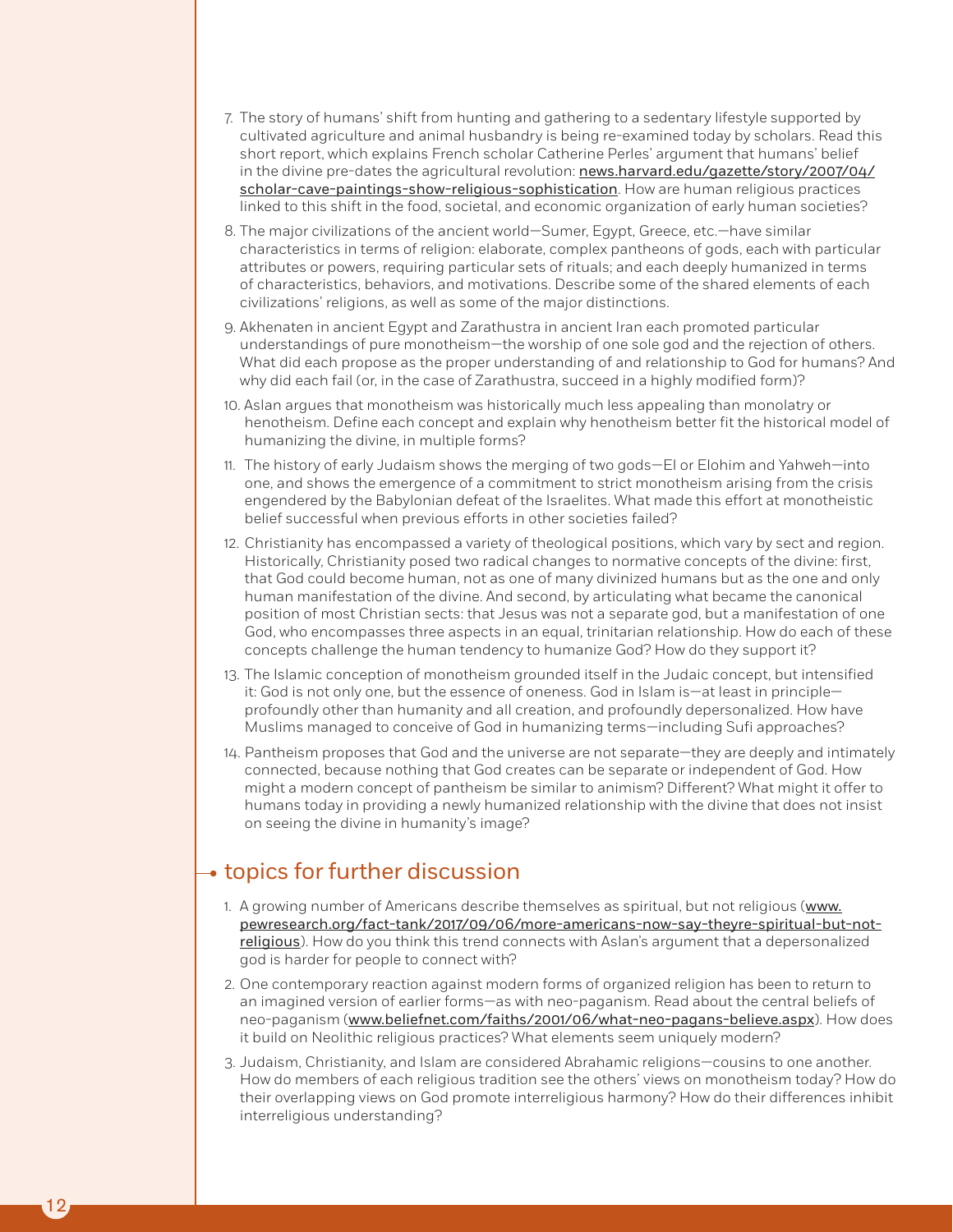- 4. This book focuses on the development of human religion from the earliest humans through the Abrahamic religious traditions, which religious studies scholars term "Western" religions. What more can we say about Hinduism, Buddhism, Taoism, and other "Eastern" religious traditions? How do their followers' views of the divine support or complicate Aslan's argument?
- 5. Most major world religions today still refer to God in terms that echo the human political structures of absolute monarchy—examples of politicomorphism, in which humans envision the divine world as echoing the human political order. Yet the world today has few absolute monarchies; nearly two-thirds of the world's countries are organized as democracies. How might humans' understandings of God evolve over the next century, to accord with modern forms of political organization?
- 6. What do you see as the potential appeal of a pantheistic religious outlook, both for people who identify with existing religious traditions and for people who identify as spiritual or secular? What might make a pantheistic outlook harder for these populations to adopt?
- 7. Can, as Aslan asks, moving away from our inclination as humans toward a humanized God help us move as a species toward a more peaceful and integrative—less human-centric—form of spirituality?

# $\rightarrow$  activities

- 1. Visit the official website of the Volp Caves (cavernesduvolp.com/en) and examine the "map" of the three caves ("Plan of the Cave System") to understand their layout: www.donsmaps.com/ troisfreres.html. Scroll further down amateur archeologist Don Hitchcock's webpage to find his translation of Henri Begouen's 1920 article describing the figure that Breuil first dubbed "the Sorcerer" and Aslan describes as the Lord of Beasts. How does seeing the contemporary description of the caves and the conservation work done on them, examining the map of the three caves, and reading the description of the Lord of Beasts image better help you understand the intended impact that these cave layouts and their images might have had on the people for whom they were intended?
- 2. Read "Gobekli Tepe: The World's First Temple?" on the *Smithsonian Magazine* website (www. smithsonianmag.com/history/gobekli-tepe-the-worlds-first-temple-83613665) and watch a short video depicting the modeling of Gobekli Tepe by a National Geographic staff artist (tiny.cc/ gobekli). Why might Gobekli Tepe have been so easily dismissed by anthropologists working in the 1960s? What evidence do we now have to suggest that this site was, in fact, important? How does seeing the model of the site help support the argument that this site was a temple site with a religious purpose?
- 3. Aslan describes Akhenaten as the first major proponent of strict monotheism—the worship of one god and the rejection of all others—in human history. Watch this Khan Academy video describing and analyzing a house altar depicting Akhenaten, his wife Queen Nefertiti, and their three daughters: www.khanacademy.org/humanities/ancient-art-civilizations/egypt-art/ new-kingdom/v/house-altar-depicting-akhenaten-nefertiti-and-three-daughters. What kinds of repercussions did Akhenaten's new religious commitment have for artistic conventions, including the depiction of family members and their relationship to one another?
- 4. Judaism provides the first successful example of a strict monotheistic concept of God—known as Yahweh or Elohim. Read "How the Jews Invented God, and Made Him Great" in Israeli newspaper *Haaretz* (www.haaretz.com/jewish/archaeology/.premium-1.723616). Yet polls show that an increasing number of American and Israeli Jews identify as Jewish without believing in God. Read "Can There Be Judaism Without Belief in God?" (www.haaretz.com/jewish/ archaeology/.premium-1.723616) and think about this question. How does the idea of identifying with a religion but not with its deity connect to Aslan's argument about the difficulty that humans have in connecting to a depersonalized god?
- 5. Christianity introduced two fundamental concepts: first, that God could become embodied in human form and, second, that one God could also be three. Read about trinitarianism on the BBC's religion guide: www.bbc.co.uk/religion/religions/christianity/beliefs/trinity\_1.shtml. How does the idea of a triune God reaffirm God's difference from humans, despite the figure of a human Jesus? How does it place faith beyond the scope of human reason? Does it seem to cause tensions for Christian believers today?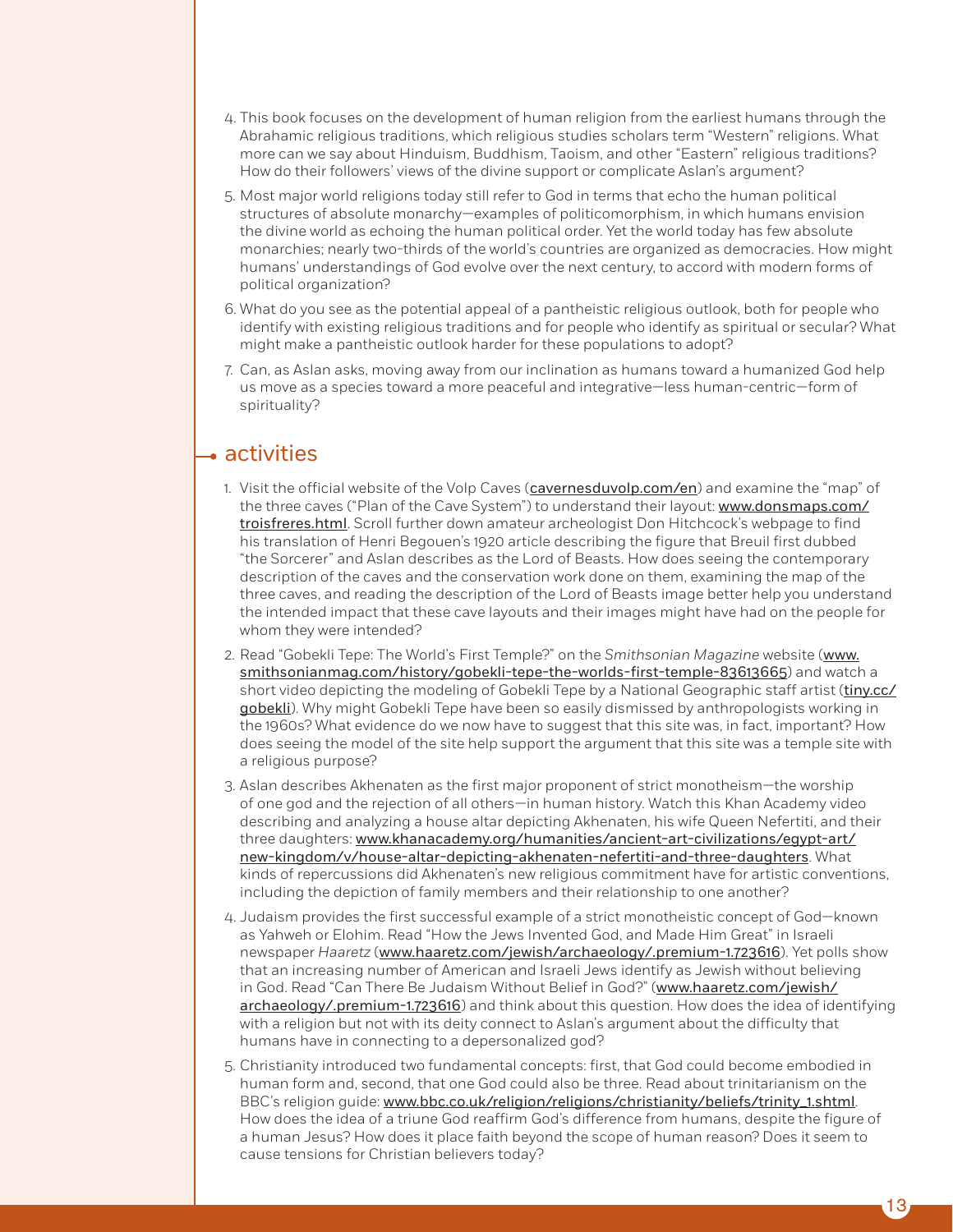- 6. One of the most quoted Qur'anic verses is 2:255, the Throne Verse. It contains the famous point that "what people know about God is only what God has disclosed," suggesting the fundamental un-knownness and un-comprehendedness of God. Yet it also describes God as having a *kursi*, which in Arabic serves as the word for seat, stool, chair, or—as is often translated into English in this case—throne. This word has been the source of much debate over the centuries: is it literal, in which case does God have the capacity to sit, in embodied form, on a seat? Or is it metaphorical? Watch tiny.cc/throneverse and listen to ten different styles of Qur'anic recitation for this verse. Read a translation of the verse at: sufism.org/origins/guran-islam/guranicchapters/ayat-al-kursi-the-throne-verse-from-the-quran-2. What do you see in this verse? How might the two passages be interpreted?
- 7. Read "The Cognitive Science of Religion," a short online article published on The British Psychological Society's website in April 2011: *thepsychologist.bps.org.uk/volume-24/edition-4/* cognitive-science-religion. What can we learn about the cognitive origins of religion by studying infants and children? What connections might there be between religious worldviews and prosocial behavior? What kinds of research still needs to be done?

## online resources

rezaaslan.com—Featuring information about Reza Aslan, other published writing, press coverage, and upcoming author events

"Seeing the Concept of God as an Expression of the Self," critical review of *God*, www.kirkusreviews. com/book-reviews/reza-aslan/god-aslan

"Religion and Faith Aren't the Same," excerpt from interview with Oprah Winfrey, *Super Soul Sunday* tiny.cc/supersoulsunday, April 17, 2016

"Belief in God," Pew Research Center survey of American adults, broken down by age, gender, race/ethnicity, religious group, immigration status, economic status, and educational level: www. pewforum.org/religious-landscape-study/belief-in-god

www.ibnarabisociety.org-The official website of the scholarly society devoted to studying the ideas of Muhiyyidin Ibn Arabi, the Sufi Muslim thinker who developed the "Unity of Being" theory of God's connection to the universe

www.pantheism.net—Website devoted to the scientific embrace of pantheism and the concept that all elements of the universe are inseparable from one another

www.religiousstudiesproject.com-Website run by two scholars who produce weekly podcasts with researchers working on the social-scientific study of religion

www.patheos.com-Website for scholarly, faith community, and general public dialogues about religion and spirituality, with news articles and explanatory articles sorted by religious tradition and by theme

# $\rightarrow$  other titles of interest

On the impact of evolution and biology on human conceptions of religion: *Religion in Human Evolution: From the Paleolithic to the Axial Age*, by Robert Bellah

On humans' fundamental tendency toward anthropomorphizing the world and the divine: *Faces in the Clouds: A New Theory of Religion*, by Stewart Guthrie

On the relevance of Paleolithic burial practices for our understanding of modern human religious and social practices: *The Paleolithic Origins of Human Burial*, by Paul Pettit

On the connections between Neolithic humans' art, religious conceptions, and brain patterns: *Inside the Neolithic Mind: Consciousness, Cosmos, and the Realm of the Gods*, by David Lewis-Williams and David Pearce

14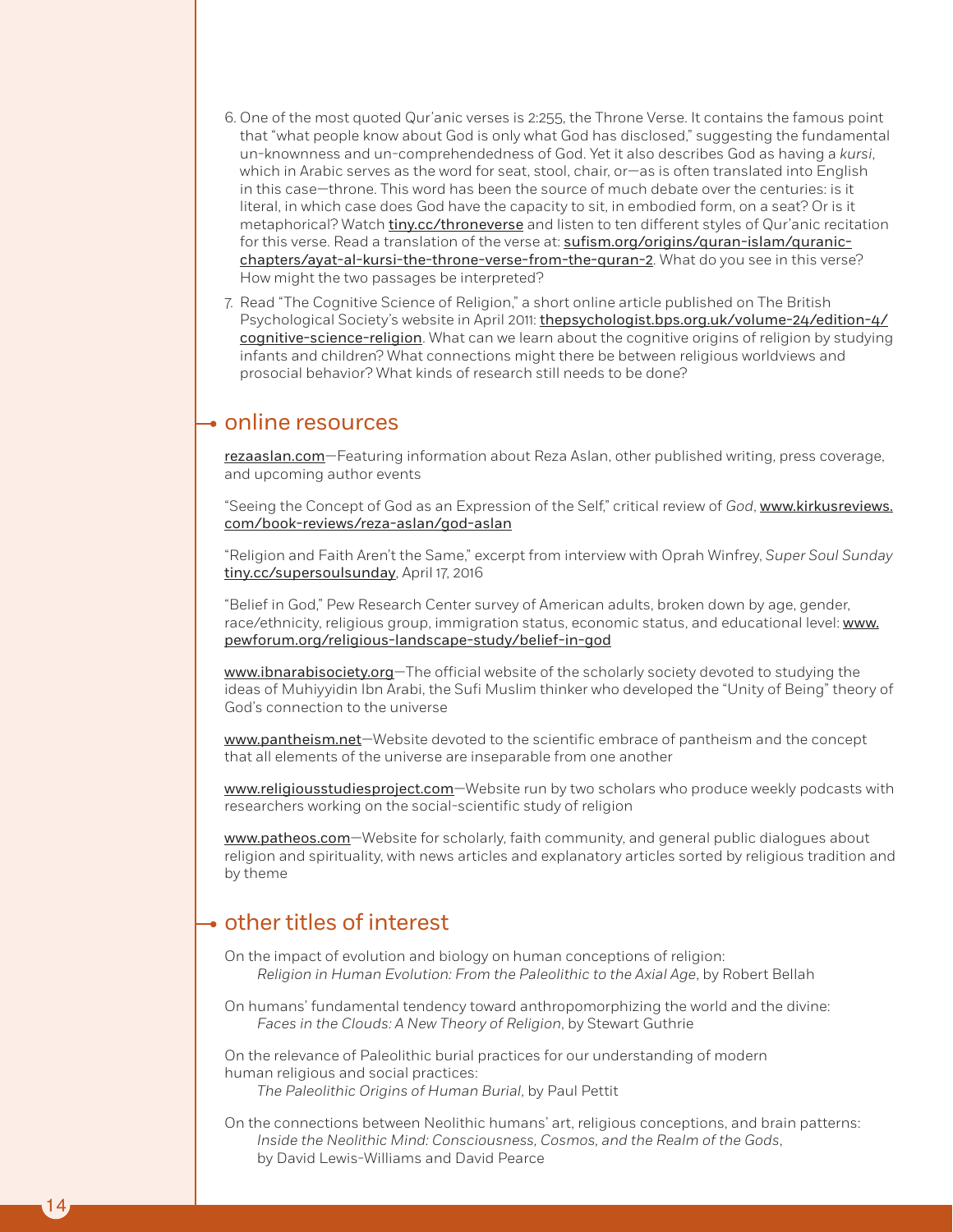- On the cognitive underpinnings of human religion: *In Gods We Trust: The Evolutionary Landscape of Religion*, by Scott Atran
- On Theory of Mind and humans' social nature: *In and Out of Each Others' Bodies: Theory of Mind, Evolution, Truth, and the Nature of the Social*, by Maurice Bloch
- On the process and impact of the agricultural revolution: *The Neolithic Revolution in the Near East: Transforming the Human Landscape*, by Allan Simmons
- On ancient Egyptian and Mesopotamian religions: *The Religions of Ancient Egypt and Babylonia*, by A. H. Sayce
- On the ancient Greek gods: *The Gods of Olympus: A History*, by Barbara Graziosi
- On Akhenaten and the effort at Egyptian monotheism: *Akhenaten and the Origins of Monotheism*, by James Hoffmeier
- On Zoroastrianism: *Zoroastrianism: An Introduction*, by Jenny Rose
- On the religious world-view of the ancient Near East: *Ancient Near Eastern Thought and the Old Testament: Introducing the Conceptual World of the Hebrew Bible*, by John Walton
- On the emergence of ancient Israelite monotheism: *The Early History of God: Yahweh and the Other Deities in Ancient Israel*, by Mark S. Smith
- On the figure of Jesus: *Zealot: The Life and Times of Jesus of Nazareth*, by Reza Aslan
- On the history of Christianity: *Christian History: An Introduction to the Western Tradition*, by Diarmaid MacCulloch
- On the emergence and history of Islam: *No god but God: The Origins, Evolution, and Future of Islam*, by Reza Aslan
- On an introduction to Sufism: *Sufism: An Introduction to the Mystical Tradition of Islam*, by Carl Ernst
- On Sufi thinker Ibn Arabi's views of God and the unity of creation: *The Sufi Path of Knowledge: Ibn al-Arabi's Metaphysics of Imagination*, by William Chittick
- On the concept of pantheism: *Pantheism: A Non-Theistic Conception of Deit*y, by Michael Levine
- On the historical evolution of human conceptions of God: *A History of God*, by Karen Armstrong
- On the value of belief: *The Case for God*, by Karen Armstrong

# $\rightarrow$  about this guide's writer

ANDREA L STANTON is Associate Professor of Islamic Studies (Ph.D., M.A. Columbia University; B.A. Williams College) and an affiliate faculty member of the Center for Middle East Studies and Conflict Resolution Institute at the University of Denver. She has received grants from the American Academy of Religion, the National Endowment for the Humanities, and the U.S. Institute of Peace. She has published on the intersection between national identity, religious self-formation, and various media forms, ranging from radio to emoticons.